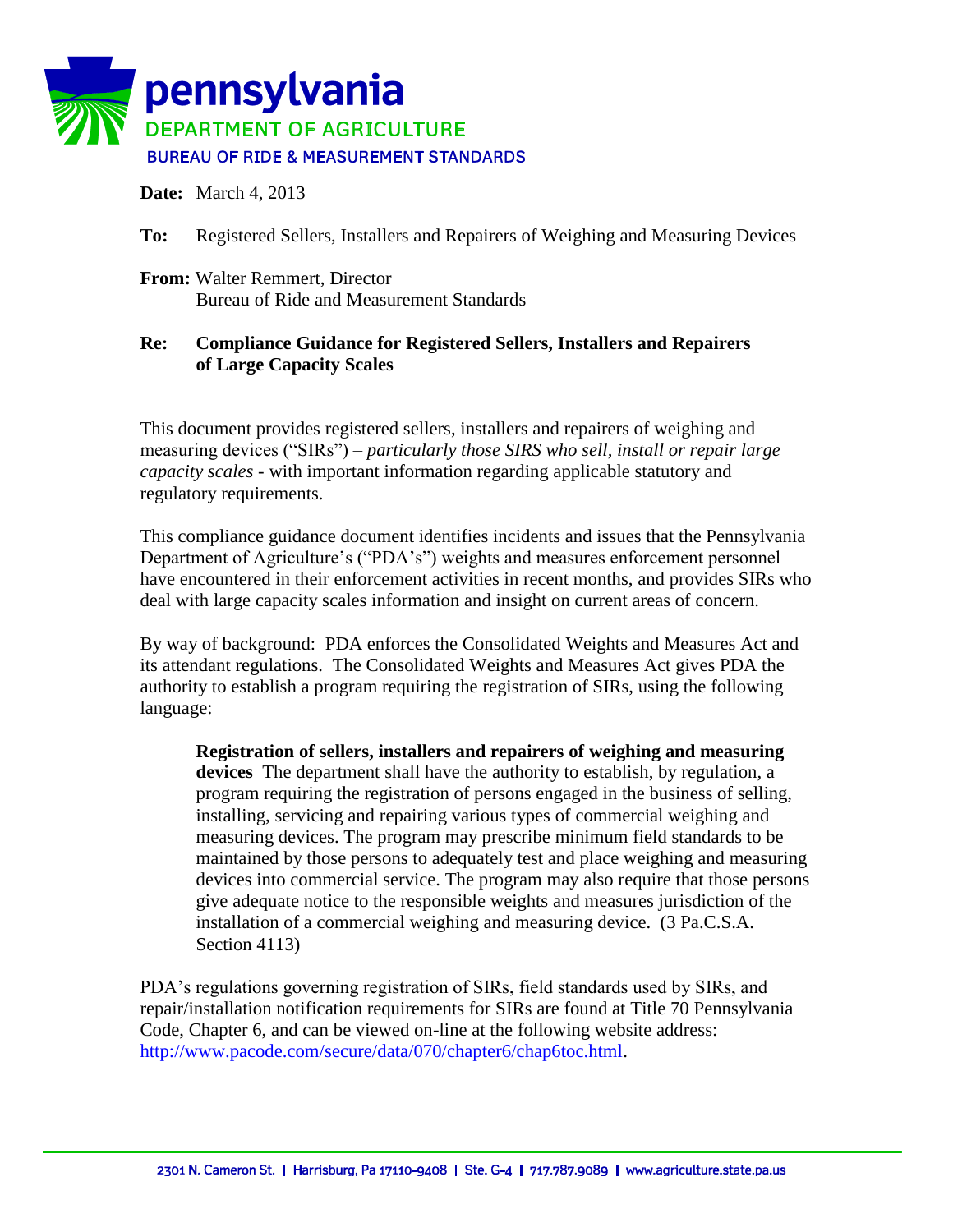

Be aware that if you are a SIR who deals with large capacity scales:

 **Although you must notify the Bureau of any repair or installation of a commercial weighing or measuring device within 48 hours of the installation or repair, where the device involved is a** *large capacity scale* **PDA encourages you to engage with it on proposed installation projects or major modification projects before the project gets underway.** (The 48-hour reporting requirement is described in the regulation at 70 Pa. Code Section 6.6.)

> *Guidance*: It is to your benefit, and to the benefit of the scale owner, to *engage with PDA* on new installations and major modifications of large capacity scales *before commencing the installation or modification project.* PDA can work with you to help ensure that the new or modified scale meets applicable statutory and regulatory requirements.

 **There is some question as to whether NIST Handbook 44 (at UR.2.6.1.) requires that a vehicle scale have a separate entrance end** *and* **a separate exit end (as opposed to a single, common entrance/exit).** 

> *Guidance*: PDA strongly encourages separate entrances and exits. This facilitates accuracy verification testing. Also, PDA intends to pursue a revision of the regulations at 70 Pa. Code to clearly *require* these separate entrances and exits. Although such a requirement would not be retroactive, separate entrances and exits are a best practice in that they facilitate accuracy verification testing (and may facilitate the flow of traffic over the scale).

 **There is some question as to whether NIST Handbook 44's requirement (at UR.2.6.1.) that an approach adjacent to the platform of a vehicle scale be "constructed of concrete or similar durable material" is always met when that approach is surfaced with** *macadam***.**

> *Guidance*: In general, PDA considers *concrete* or *sturdy grating* as being sufficiently "durable material" to meet the requirement described above. Macadam *might* meet this requirement, but PDA's experience is that macadam deteriorates faster than concrete or sturdy grating. Consider this in installation, repair or replacement of platform approach surfaces.

 **The Consolidated Weights and Measures Act prohibits the commercial use of any weighing or measuring device that has not been type-approved by PDA or that does not have a certificate of conformance issued by the National Type Evaluation Program (NTEP).** (This is described in the Act, at 3 Pa. C.S.A. Section 4170 and in the regulation at 70 Pa. Code Chapter 10.)